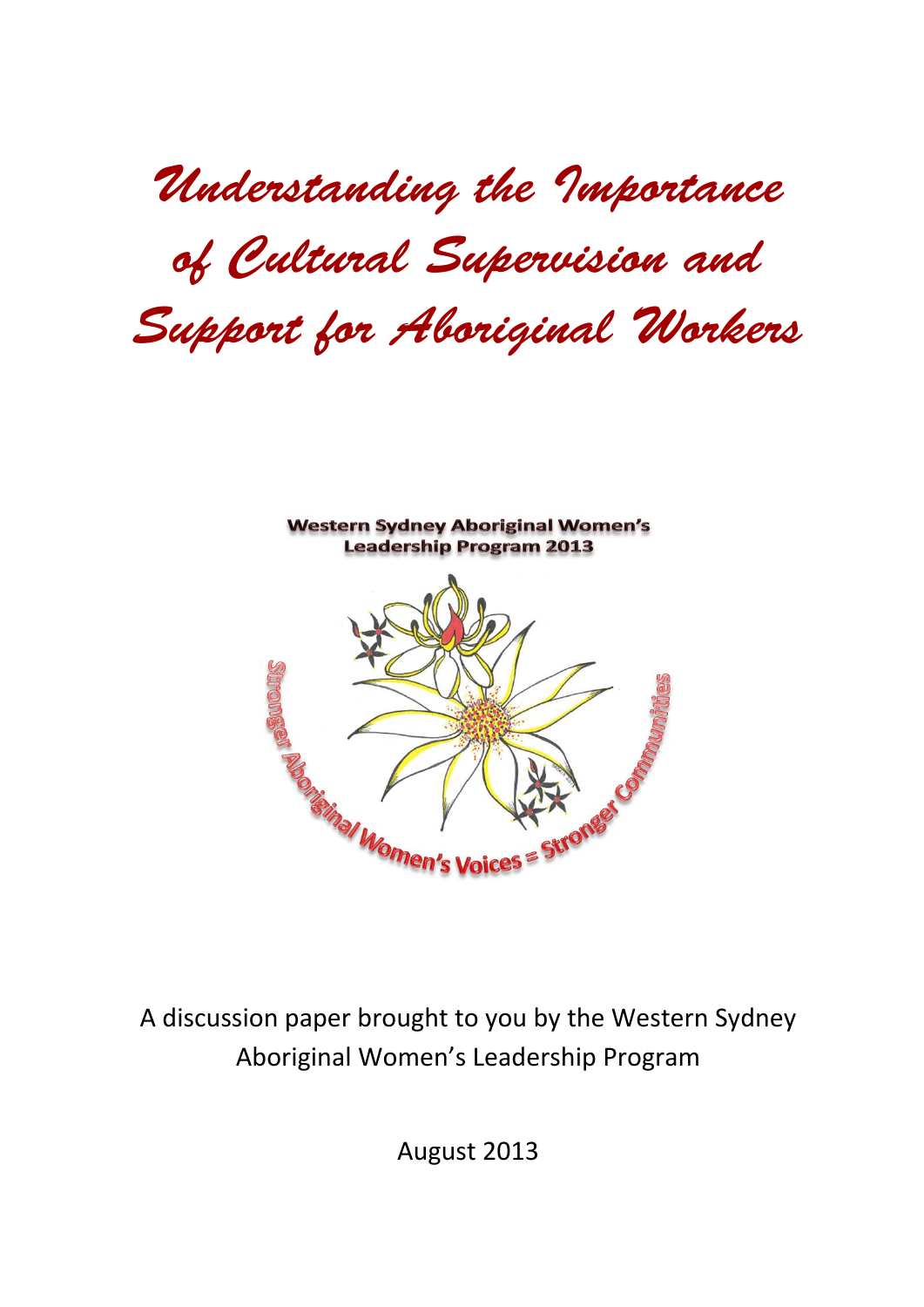# **Our Story:**

The Western Sydney Aboriginal Women's Leadership Program commenced in March 2013 with the aim to give Aboriginal women working in the community sector in Western Sydney a space to come together to share and grow in their cultural identity and connection, and in their capacity to give back to their own communities.

The first of its kind in Western Sydney, this pilot program was written and developed by Aboriginal project worker Jackie Stewart, and funded by Family Worker Training + Development Programme Inc. The Women participating in the program dedicate a day a month to come together for workshops and training as well as completing work between sessions. They have also contributed to the adaption and expansion of the program over time to allow for more cultural content, customs and traditional healing ceremony.

The logo appearing on the front cover is the group's self-chosen Totem. It was painted by group member Sebria Lawrence on behalf of group members design discussions and decision. The Totem is made up of the flannel flower, the fringe myrtle and milk maids. These flowers were chosen by the group, because they are Australian native wild flowers that grow freely throughout NSW and in the other states, matching the diverse birthplaces and traditional country of the women currently engaged in the **'Stronger Women's Voices = Stronger Communities'** Program.

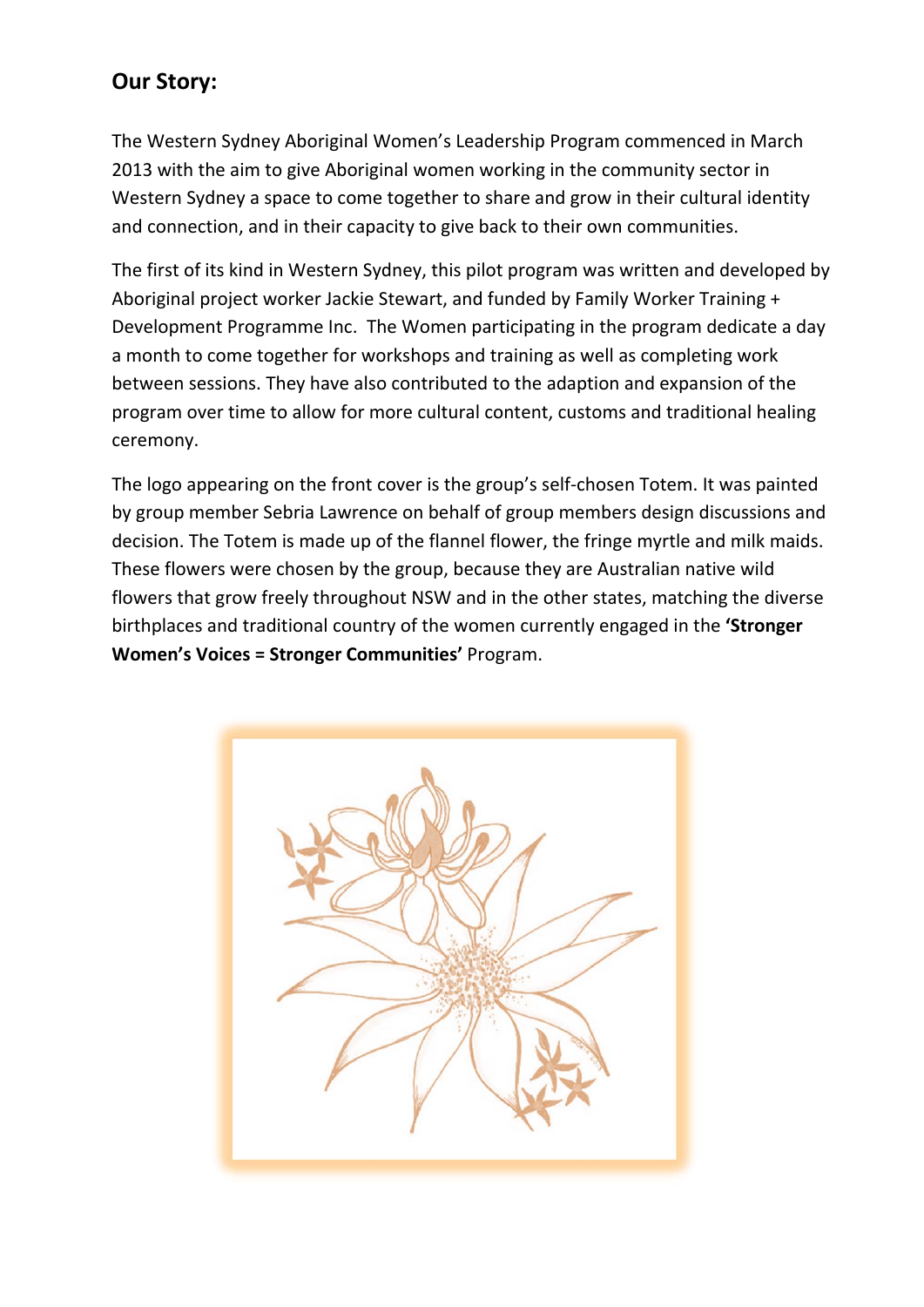## **Why was this paper written and how can it be used?**

This paper was written as a follow on from group discussions in the Western Sydney Aboriginal Women's Leadership Program about social and professional issues and challenges faced by many Aboriginal workers in the community sector, and the support that is needed to address these issues.

It was decided that a discussion paper might be a useful resource for managers and team leaders to have to help build understanding of these issues and also build the capacity of their agency to best engage and support Aboriginal workers.

It can also be useful for co-workers and peers to have a sound understanding of the unique issues and challenges often faced by Aboriginal workers and how and why cultural support is so important. To this end, this document might also be a useful discussion tool at team meetings and/or interagency and network meetings.

Building understanding of these issues for mainstream mangers and co-workers helps to reduce unrealistic expectations of Aboriginal workers and reduce misunderstandings and potential confusion or resentments as to why Aboriginal workers do certain aspects of their work in different ways and/or why engagement and community interactions can often take more time or occur in less formal settings or approaches.

## **For more information about this resource or about the Western Sydney Aboriginal Women's Leadership Program please contact:**

Jackie Stewart 02 9620 6172 jackies@fwtdp.org.au

Family Worker Training + Development Programme www.fwtdp.org.au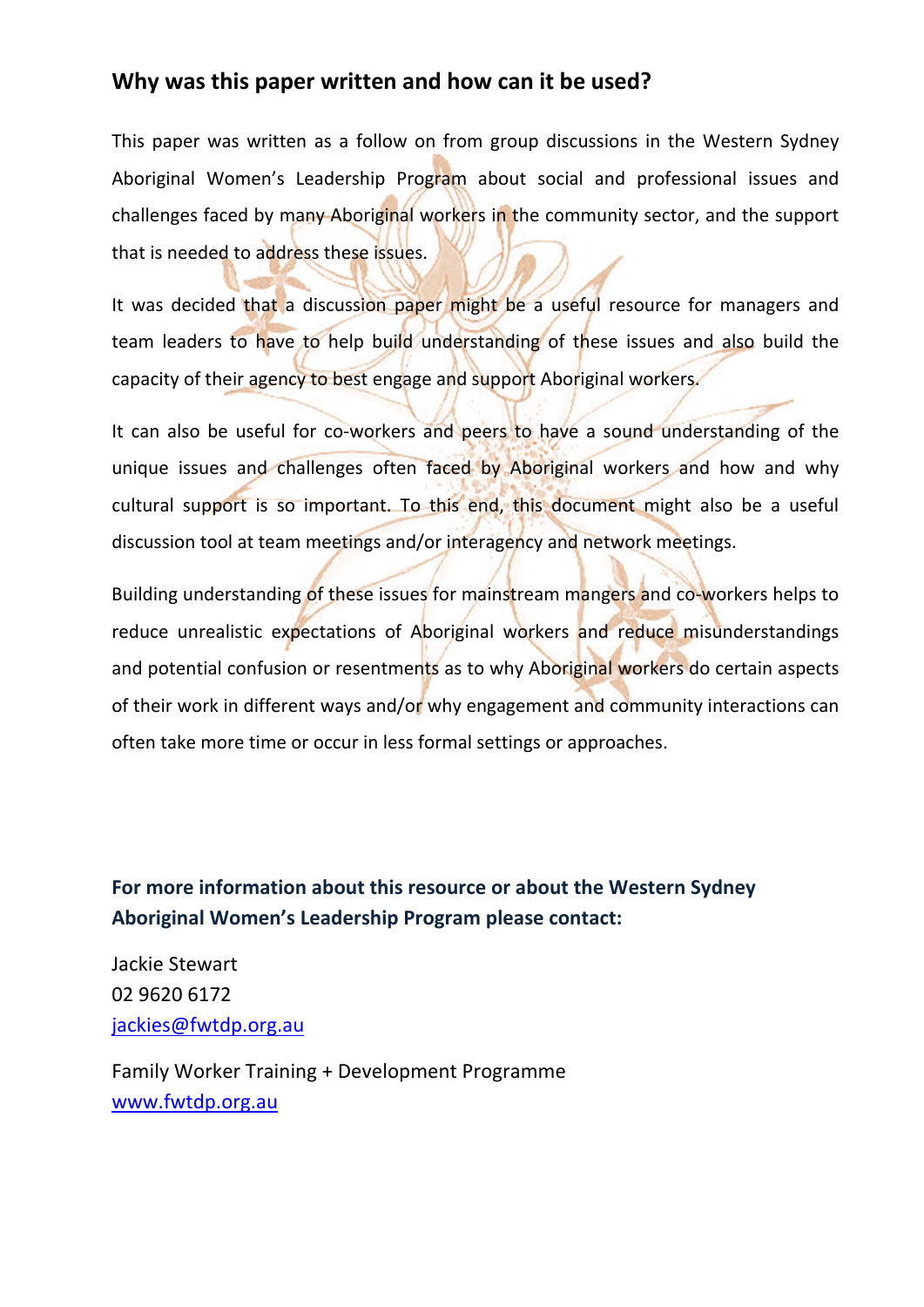## **Introduction:**

Access to Cultural supervision and support is relevant and critical for Aboriginal workers in all forms of community services; Government and Non-Government; services and agencies large and small.

For mainstream service managers, team leaders, boards and department heads to fully understand the importance of cultural supervision for Aboriginal workers they must first understand these things:

- Colonisation and ongoing social change has had a massive impact on Aboriginal Cultural and the capacity of individuals to maintain clear cultural identity, belonging and meaning.
- $\ddot{+}$  Historical injustices and ongoing disadvantage and inequality are still strongly felt in the hearts and minds of Aboriginal families and communities today.
- Sometimes this pain is named and known, sometimes it is expressed only in pain based behaviours, distress and disadvantage that shows itself in the form of emotional reactivity, poverty, drug and alcohol use, family breakdown, poor physical and mental health, violence, poor education outcomes, unemployment and other social problems.
- Aboriginal workers are the best link any service will ever have to reaching out to, and supporting, Aboriginal families and communities; and for helping services better understand and interpret community needs. However, for them to do their role effectively, additional cultural support is critical to ensure they are able to understand and hold these cultural issues at the centre to their work.
- Mainstream services need to recognise that Aboriginal workers are an invaluable ₩. resource in their overall aim to provide culturally respectful and relevant service provision.
- Mainstream services also need to recognise that some aspects of Cultural support and connection can ONLY be gained and shared between Aboriginal people and that cultural meaning, tradition and ways of doing things will be different from mainstream norms and belief systems.

*For Aboriginal workers to be able to best support the cultural strength, healing and sense of belonging of local Aboriginal families and communities, these things must be supported in them too.*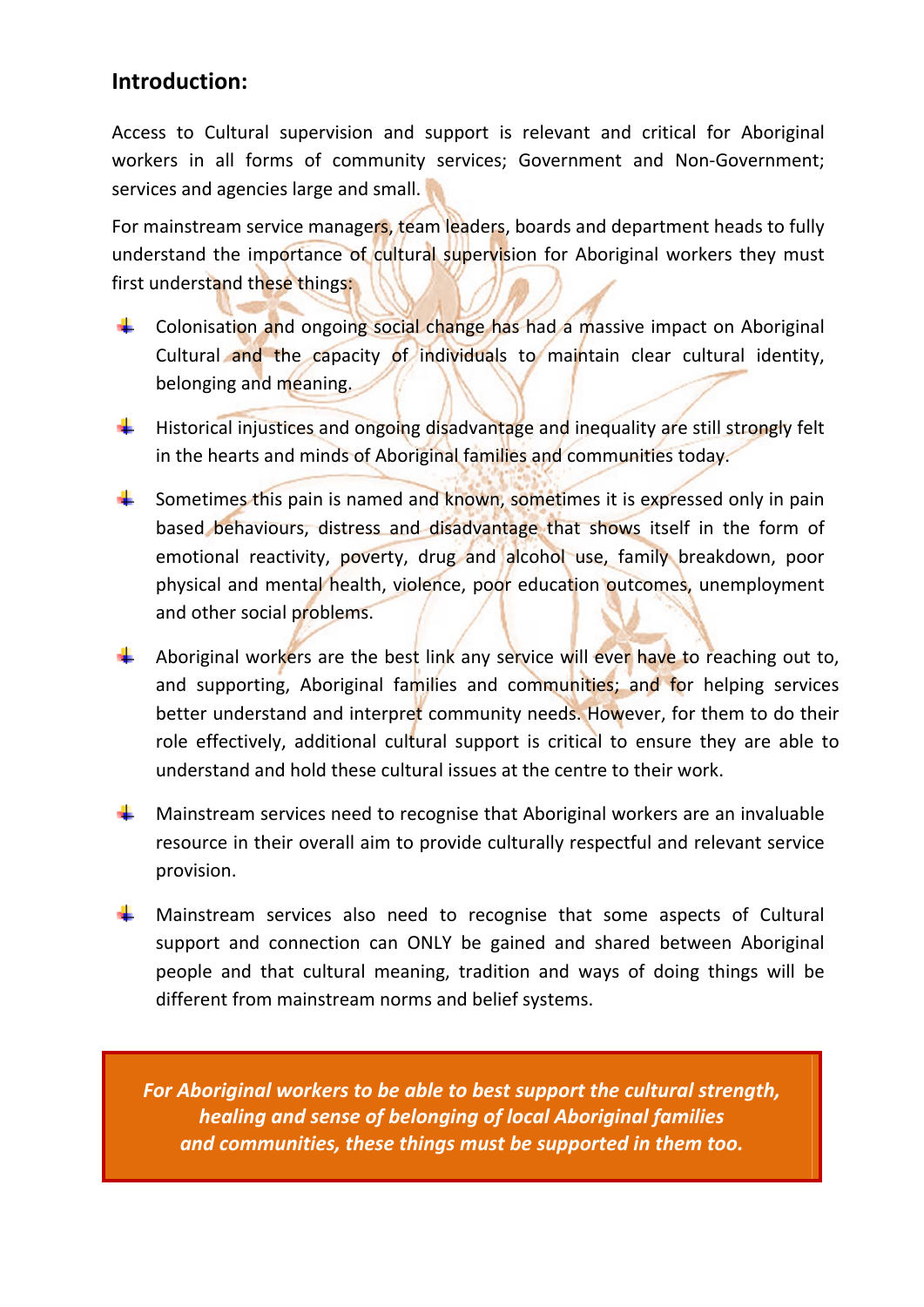# **More of a window into current day Aboriginal life experience:**

*The following information is shared from the 'Our story past and present' workshop run in the leadership program in May 2013*

- $\times$  Beliefs
- Childhoods
- Connection to land and spirituality
- Cultural knowledge and lore
- **x** Culture
- **x** Dignity
- $\times$  Education
- $x$  Family
- **x** History
- **x** Identity
- Life
- Parents
- $x$  Relationships
- Respect
- $\times$  Rights
- $\times$  Self determination
- Wages
- Left lost between worlds
- Ongoing wounds of history repeating itself over and over

### *What's Been Taken Away….. What needs to be given back / positive messages need to be re‐enforced…..*

- $\checkmark$  Acceptance
- $\checkmark$  Awareness
- Connection / Re‐connection to family
	- Cultural knowledge and customs
	- Education
- $\checkmark$  Empowerment
	- Encouragement to find your own voice
	- History (truth)
- $\sqrt{\frac{1}{1}}$  Initiations to be proud and strong
- It's OK to be whoever you want to be
	- **Language**
	- Opportunity to tell your story
- **★** Re-learning respect for culture/land/spirituality/identity
- $\checkmark$  Safe outlets for anger and despair
- $\checkmark$  Self-determination
- $\checkmark$  There is no shame

*'We know we cannot live in the past but the past lives in us' Dr Charles Nelson Perrurle Perkins AO, 2001*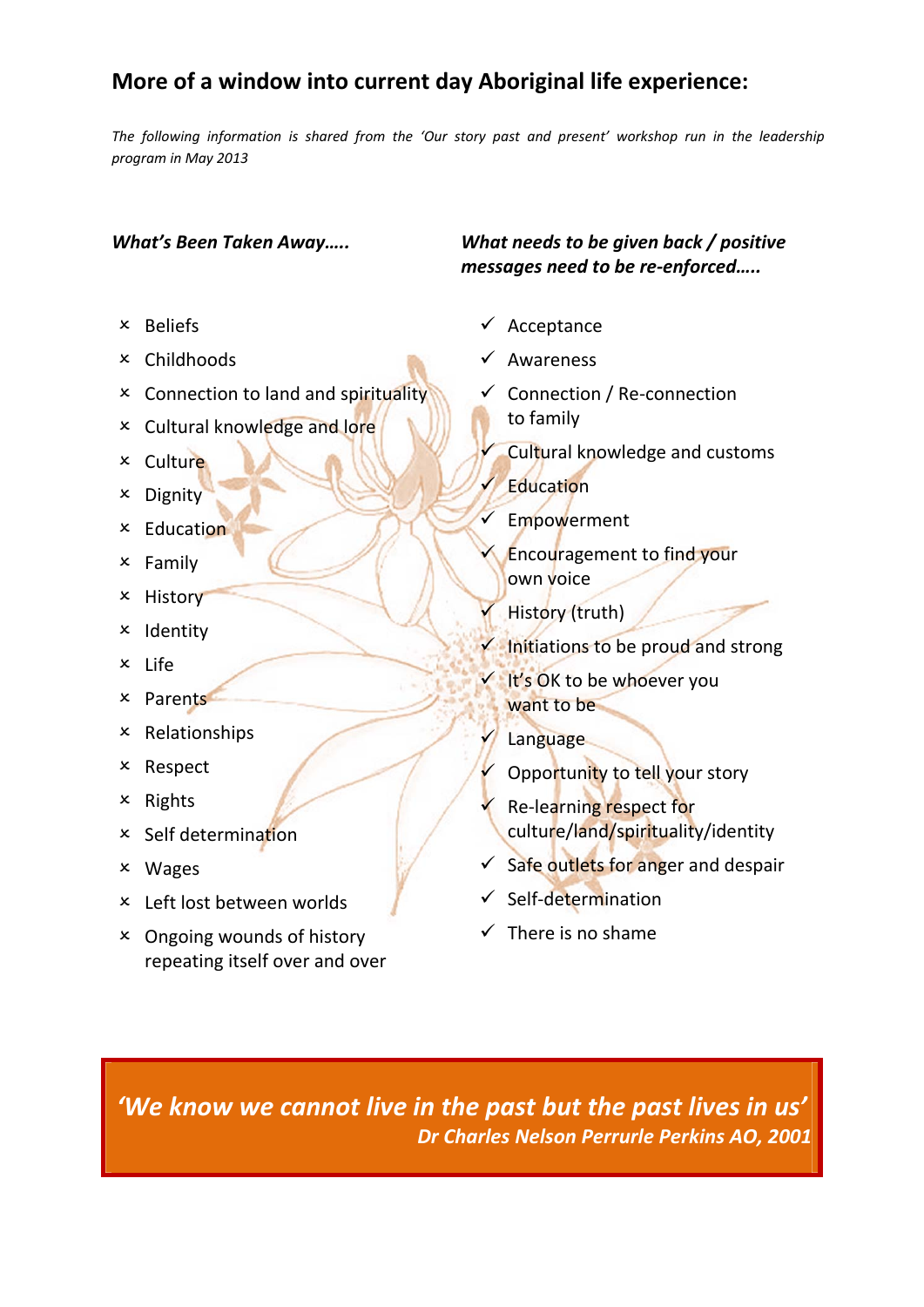# **What Cultural Supervision and Support Offers Workers:**

- $\downarrow$  Exploring and recognising culturally based social and emotional issues and culturally relevant ways of interpreting issues and different ways of working with those issues.
- $\downarrow$  Identifying cultural relevant resources & programs to best meet community needs.
- $\downarrow$  Identifying the differences between cultures (ie: in relation to 'family'; parenting; communication; emotional expression, etc) that may be impacting perceptions and actions of clients and other services. *'If someone doesn't 'get' Aboriginal cultural they can't give you useful advice on effective client work'*…
- Mentoring and guidance a *'go to person'* for culturally based questions and information – somewhere where you can listen and be listened too.
- $\ddot{+}$  Naming and drawing on cultural and spiritual meaning and connection to Ancestors. Talking to someone who understands the importance of Aboriginal spirituality and its place in everyday actions and thinking (rarely happens in a general work context).
- $\downarrow$  Naming and exploring traditional approaches to communication, healing and conflict resolution that might be helpful in the lives of local families and community.
- $\ddot{+}$  Safe place to debrief on the impacts and experiences of discrimination (subtle and overt) with someone who *'gets it'.*
- $\frac{1}{\sqrt{1}}$  Space to explore issues and talk in a way that has the most cultural meaning for you personally and being understood and responded to from that same place.
- $\frac{1}{\sqrt{2}}$  Specialist support around complex issues such as cultural grief and loss. Talking about cultural identity and meaning, both the joys and the sadness.
- $\div$  Support to name and juggle cultural and community complexities and challenges
- $\downarrow$  Validation for cultural ways of working, intentions and goals for the approaches you take in your work with the families and community you aim to reach.

# **Cultural Supervision and Support Impacts Practice & Client Outcomes:**

- $\downarrow$  Workers with a stronger sense of self have more confidence in their role and actions.
- $\downarrow$  Increased knowledge and confidence on protocols, local traditions and cultural expectations greatly assist work with local Aboriginal families and community.
- $\downarrow$  Gives more depth to knowledge and understanding for the unique struggles faced by Aboriginal families and community greatly increases advocacy capacity and effectiveness, eg: Stolen generation links to fear of hospital and formal processes and the flow on impact on health outcomes, relating to schools and parenting.

*Cultural Supervision and Support offers a space that recognises and responds to the two worlds Aboriginal people live in all the time, and opens up doors in the mind and heart as to what is possible….*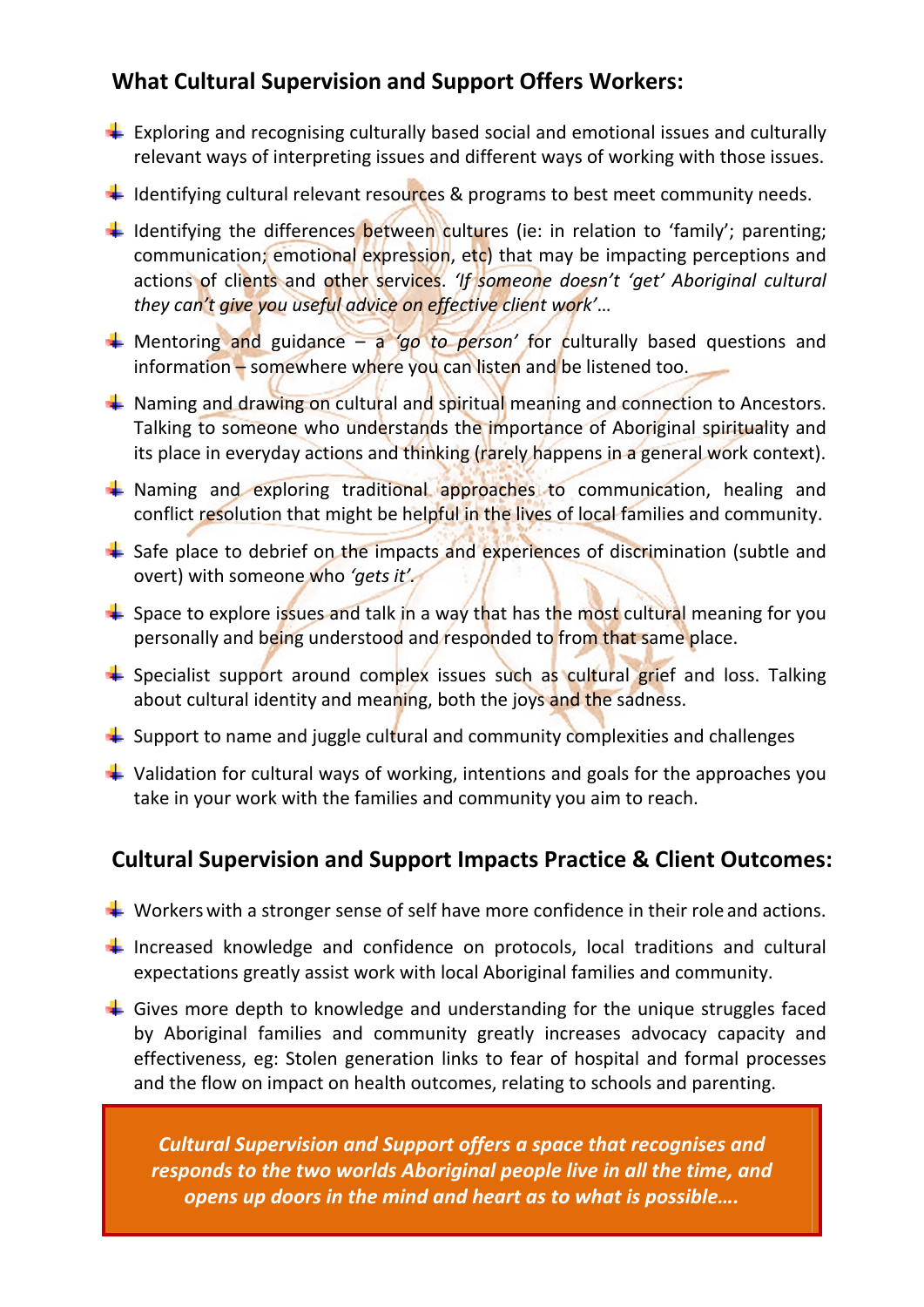# **What Form Can Cultural Supervision Take?**

Like all forms of professional supervision and workplace support ‐ cultural supervision and support should be provided regularly; be responsive to the special needs and issues of the worker and the role; and be based on clear boundaries and expectations around issues such as confidentiality and rights and responsibilities of both the worker and their cultural support person.

Cultural supervision and support can happen both on an informal and formal basis and can involve varying degrees of cost and time.

In the case of an Aboriginal organisation, for example, conversations and support around culture, cultural experience and problem solving through Aboriginal eyes and hearts happens as a general part of work discussions and meetings. However, even in Aboriginal Organisations there are great benefits to having access to an Elder and/or outside community member that can offer their insights and support to this process.

For Aboriginal workers in mainstream organisations (small and large) and Government agencies there are a number of ways that cultural supervision and support can happen. This can be done by setting up an agreed formal arrangement with an external Elder / cultural supervisor and/or by making time to meet up with other Aboriginal workers from within your own agency or from other agencies on a regular ongoing basis. It is important that Aboriginal workers have the flexibility and time needed to make these connections with other Aboriginal workers and that this is recognised as a valuable support to their role.

In some areas Aboriginal worker support and discussion groups already exist that provide this contact, for example: Yarn Up sessions run each month by the Aboriginal Learning and Development Project at Family Worker Training + Development Program.

*Different Agencies will have different levels of financial capacity to provide cultural supervision for their Aboriginal workers, but within this context it is vital that all agencies and managers give Aboriginal workers the flexibility and time needed to seek out the options that will best meet their needs.*